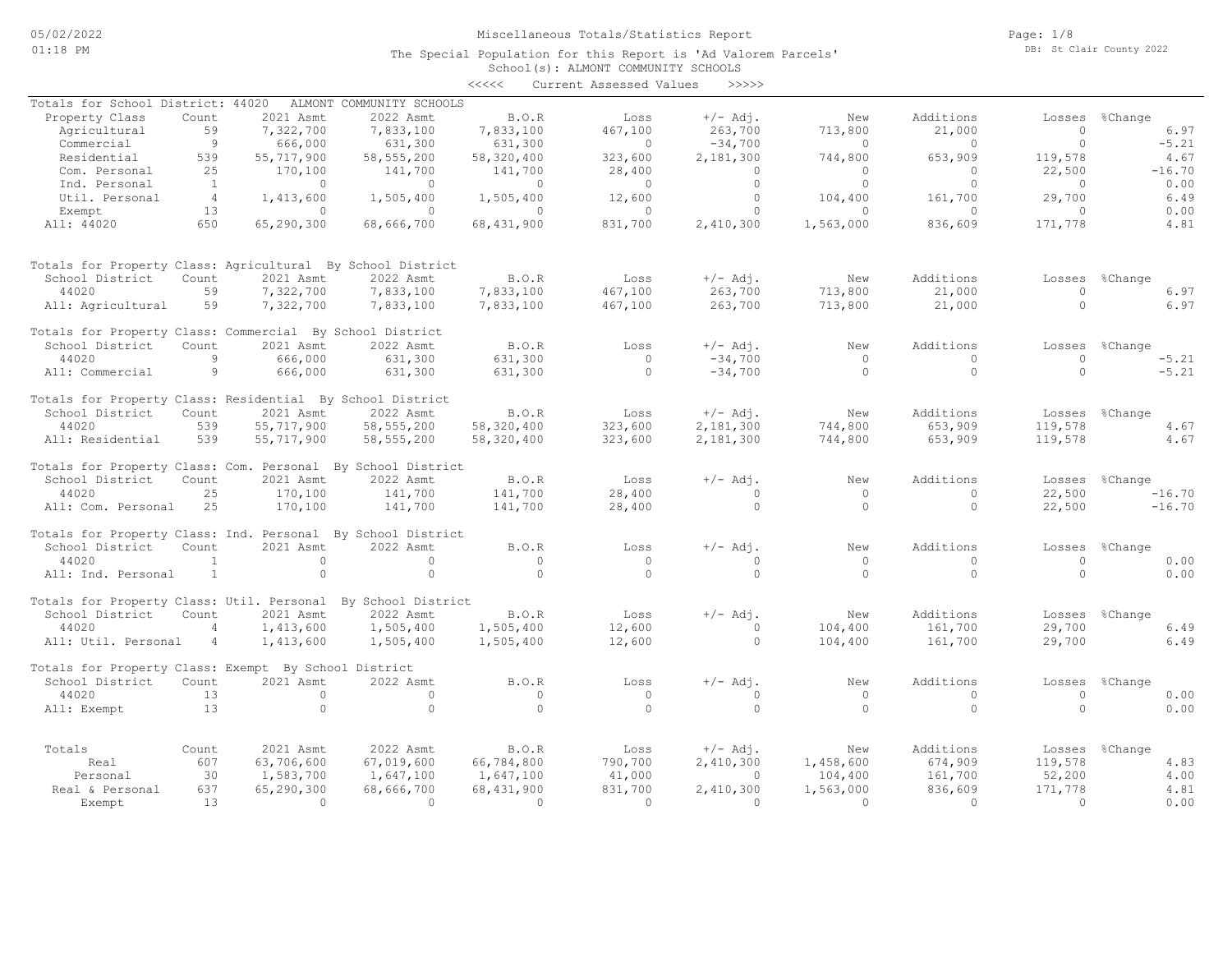Page: 2/8 DB: St Clair County 2022

#### School(s): ALMONT COMMUNITY SCHOOLS The Special Population for this Report is 'Ad Valorem Parcels'

| くくくくく | S.E.V., Taxable and Capped Values |  |  |  | >>>>> |
|-------|-----------------------------------|--|--|--|-------|
|-------|-----------------------------------|--|--|--|-------|

| Totals for School District: 44020                            |                |            | ALMONT COMMUNITY SCHOOLS |              |            |            |              |              |              |              |
|--------------------------------------------------------------|----------------|------------|--------------------------|--------------|------------|------------|--------------|--------------|--------------|--------------|
| Property Class                                               | Count          | 2021 SEV   | Fin SEV                  | 2022 SEV     | 2021 Tax   | Fin Tax    | 2022 Tax     | BOR Tax      | 2022 Cap     | 2022 MCAP    |
| Agricultural                                                 | 59             | 7,322,700  | 7,322,700                | 7,833,100    | 4,334,328  | 4,334,328  | 4,575,912    | 4,575,912    | 4,557,322    | 4,557,322    |
| Commercial                                                   | 9              | 666,000    | 666,000                  | 631,300      | 536,222    | 536,222    | 605,819      | 605,819      | 553,913      | 553,913      |
| Residential                                                  | 539            | 55,717,900 | 55, 524, 100             | 58,320,400   | 37,754,308 | 37,634,730 | 40,102,674   | 39, 974, 122 | 39,594,860   | 39, 471, 336 |
| Com. Personal                                                | 25             | 170,100    | 153,900                  | 141,700      | 170,100    | 153,900    | 141,700      | 141,700      | 141,700      | 141,700      |
| Ind. Personal                                                | <sup>1</sup>   | $\circ$    | $\Omega$                 | $\circ$      | $\Omega$   | $\circ$    | $\Omega$     | $\Omega$     | $\Omega$     | $\Omega$     |
| Util. Personal                                               | $\overline{4}$ | 1,413,600  | 1,413,600                | 1,505,400    | 1,413,600  | 1,413,600  | 1,505,400    | 1,505,400    | 1,505,400    | 1,505,400    |
| Exempt                                                       | 13             | $\circ$    | $\circ$                  | $\circ$      | $\Omega$   | $\circ$    | $\Omega$     | $\circ$      | $\Omega$     | $\Omega$     |
| All: 44020                                                   | 650            | 65,290,300 | 65,080,300               | 68, 431, 900 | 44,208,558 | 44,072,780 | 46, 931, 505 | 46,802,953   | 46, 353, 195 | 46,229,671   |
|                                                              |                |            |                          |              |            |            |              |              |              |              |
| Totals for Property Class: Agricultural By School District   |                |            |                          |              |            |            |              |              |              |              |
| School District                                              | Count          | 2021 SEV   | Fin SEV                  | 2022 SEV     | 2021 Tax   | Fin Tax    | 2022 Tax     | BOR Tax      | 2022 Cap     | 2022 MCAP    |
| 44020                                                        | 59             | 7,322,700  | 7,322,700                | 7,833,100    | 4,334,328  | 4,334,328  | 4,575,912    | 4,575,912    | 4,557,322    | 4,557,322    |
| All: Agricultural                                            | 59             | 7,322,700  | 7,322,700                | 7,833,100    | 4,334,328  | 4,334,328  | 4,575,912    | 4,575,912    | 4,557,322    | 4,557,322    |
| Totals for Property Class: Commercial By School District     |                |            |                          |              |            |            |              |              |              |              |
| School District                                              | Count          | 2021 SEV   | Fin SEV                  | 2022 SEV     | 2021 Tax   | Fin Tax    | 2022 Tax     | BOR Tax      | 2022 Cap     | 2022 MCAP    |
| 44020                                                        | 9              | 666,000    | 666,000                  | 631,300      | 536,222    | 536,222    | 605,819      | 605,819      | 553, 913     | 553,913      |
| All: Commercial                                              | 9              | 666,000    | 666,000                  | 631,300      | 536,222    | 536,222    | 605,819      | 605,819      | 553,913      | 553,913      |
| Totals for Property Class: Residential By School District    |                |            |                          |              |            |            |              |              |              |              |
| School District                                              | Count          | 2021 SEV   | Fin SEV                  | 2022 SEV     | 2021 Tax   | Fin Tax    | 2022 Tax     | BOR Tax      | 2022 Cap     | 2022 MCAP    |
| 44020                                                        | 539            | 55,717,900 | 55, 524, 100             | 58,320,400   | 37,754,308 | 37,634,730 | 40,102,674   | 39, 974, 122 | 39,594,860   | 39, 471, 336 |
| All: Residential                                             | 539            | 55,717,900 | 55, 524, 100             | 58,320,400   | 37,754,308 | 37,634,730 | 40,102,674   | 39, 974, 122 | 39,594,860   | 39, 471, 336 |
| Totals for Property Class: Com. Personal By School District  |                |            |                          |              |            |            |              |              |              |              |
| School District                                              | Count          | 2021 SEV   | Fin SEV                  | 2022 SEV     | 2021 Tax   | Fin Tax    | 2022 Tax     | BOR Tax      | 2022 Cap     | 2022 MCAP    |
| 44020                                                        | 25             | 170,100    | 153,900                  | 141,700      | 170,100    | 153,900    | 141,700      | 141,700      | 141,700      | 141,700      |
| All: Com. Personal                                           | 25             | 170,100    | 153,900                  | 141,700      | 170,100    | 153,900    | 141,700      | 141,700      | 141,700      | 141,700      |
|                                                              |                |            |                          |              |            |            |              |              |              |              |
| Totals for Property Class: Ind. Personal By School District  |                |            |                          |              |            |            |              |              |              |              |
| School District                                              | Count          | 2021 SEV   | Fin SEV                  | 2022 SEV     | 2021 Tax   | Fin Tax    | 2022 Tax     | BOR Tax      | 2022 Cap     | 2022 MCAP    |
| 44020                                                        | 1              | $\circ$    | $\circ$                  | $\circ$      | $\circ$    | $\circ$    | $\circ$      | $\Omega$     | $\Omega$     | $\circ$      |
| All: Ind. Personal                                           | $\mathbf{1}$   | $\circ$    | $\circ$                  | $\circ$      | $\circ$    | $\circ$    | $\circ$      | $\Omega$     | $\Omega$     | $\circ$      |
| Totals for Property Class: Util. Personal By School District |                |            |                          |              |            |            |              |              |              |              |
| School District                                              | Count          | 2021 SEV   | Fin SEV                  | 2022 SEV     | 2021 Tax   | Fin Tax    | 2022 Tax     | BOR Tax      | 2022 Cap     | 2022 MCAP    |
| 44020                                                        | $\overline{4}$ | 1,413,600  | 1,413,600                | 1,505,400    | 1,413,600  | 1,413,600  | 1,505,400    | 1,505,400    | 1,505,400    | 1,505,400    |
| All: Util. Personal                                          | $\overline{4}$ | 1,413,600  | 1,413,600                | 1,505,400    | 1,413,600  | 1,413,600  | 1,505,400    | 1,505,400    | 1,505,400    | 1,505,400    |
|                                                              |                |            |                          |              |            |            |              |              |              |              |
| Totals for Property Class: Exempt By School District         |                |            |                          |              |            |            |              |              |              |              |
| School District                                              | Count          | 2021 SEV   | Fin SEV                  | 2022 SEV     | 2021 Tax   | Fin Tax    | 2022 Tax     | BOR Tax      | 2022 Cap     | 2022 MCAP    |
| 44020                                                        | 13             | $\circ$    | 0                        | $\circ$      | $\circ$    | $\circ$    | $\circ$      | $\circ$      | $\circ$      | $\circ$      |
| All: Exempt                                                  | 13             | $\circ$    | $\circ$                  | $\circ$      | $\circ$    | $\circ$    | $\circ$      | $\Omega$     | $\Omega$     | $\circ$      |
|                                                              |                |            |                          |              |            |            |              |              |              |              |
| Totals                                                       | Count          | 2021 SEV   | Fin SEV                  | 2022 SEV     | 2021 Tax   | Fin Tax    | 2022 Tax     | BOR Tax      | 2022 Cap     | 2022 MCAP    |
| Real                                                         | 607            | 63,706,600 | 63,512,800               | 66,784,800   | 42,624,858 | 42,505,280 | 45,284,405   | 45, 155, 853 | 44,706,095   | 44,582,571   |
| Personal                                                     | 30             | 1,583,700  | 1,567,500                | 1,647,100    | 1,583,700  | 1,567,500  | 1,647,100    | 1,647,100    | 1,647,100    | 1,647,100    |
| Real & Personal                                              | 637            | 65,290,300 | 65,080,300               | 68, 431, 900 | 44,208,558 | 44,072,780 | 46, 931, 505 | 46,802,953   | 46, 353, 195 | 46, 229, 671 |
| Exempt                                                       | 1.3            | $\Omega$   | $\Omega$                 | $\Omega$     | $\cap$     | $\Omega$   | $\Omega$     | $\Omega$     | $\cap$       | $\Omega$     |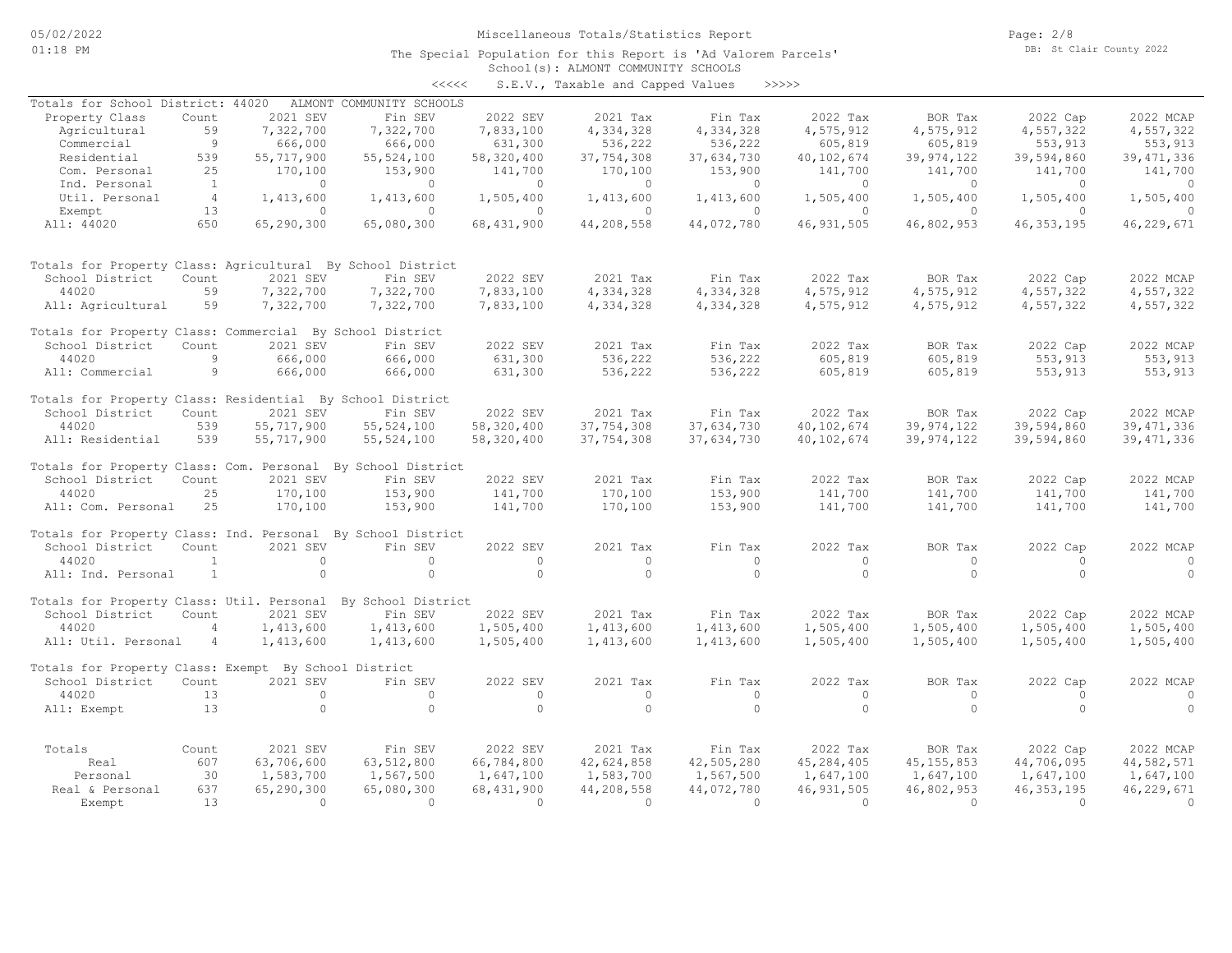# Miscellaneous Totals/Statistics Report

<<<<< PRE/MBT Percentage Times S.E.V. >>>>>

| Totals for School District: 44020                            |                |            | ALMONT COMMUNITY SCHOOLS |              |           |                |            |              |                |
|--------------------------------------------------------------|----------------|------------|--------------------------|--------------|-----------|----------------|------------|--------------|----------------|
|                                                              |                |            |                          |              |           |                |            |              |                |
| Property Class                                               | Count          | 2021 ORIG  | 2021 ORIG                | Final PRE    | Final     | W/O Winter     | W/O Winter | 2022 ORIG    | 2022 ORIG      |
|                                                              |                | PRE        | Non-PRE                  |              | Non-PRE   | PRE            | Non-PRE    | PRE          | Non-PRE        |
| Agricultural                                                 | 51             | 6,724,702  | 597,998                  | 6,724,702    | 597,998   | 6,724,702      | 597,998    | 7,161,348    | 671,752        |
| Commercial                                                   | $\bigcirc$     | $\Omega$   | 666,000                  | $\Omega$     | 666,000   | $\overline{0}$ | 666,000    | $\Omega$     | 631,300        |
| Residential                                                  | 444            | 51,308,205 | 4,409,695                | 51, 139, 005 | 4,385,095 | 51,018,905     | 4,505,195  | 53, 159, 265 | 5, 161, 135    |
| Com. Personal                                                | 25             | 170,100    | $\Omega$                 | 153,900      | $\Omega$  | 153,900        | $\Omega$   | 141,700      | $\Omega$       |
| Ind. Personal                                                | $\mathbf{1}$   | $\Omega$   | $\circ$                  | $\Omega$     | $\circ$   | $\Omega$       | $\Omega$   | $\Omega$     | $\Omega$       |
| Util. Personal                                               | $\overline{0}$ | $\circ$    | 1,413,600                | $\circ$      | 1,413,600 | $\circ$        | 1,413,600  | $\circ$      | 1,505,400      |
| All: 44020                                                   | 521            | 58,203,007 | 7,087,293                | 58,017,607   | 7,062,693 | 57,897,507     | 7,182,793  | 60, 462, 313 | 7,969,587      |
| Totals for Property Class: Agricultural By School District   |                |            |                          |              |           |                |            |              |                |
| School District                                              | Count          | 2021 ORIG  | 2021 ORIG                | Final PRE    | Final     | W/O Winter     | W/O Winter | 2022 ORIG    | 2022 ORIG      |
|                                                              |                | PRE        | Non-PRE                  |              | Non-PRE   | <b>PRE</b>     | Non-PRE    | PRE          | $Non-PRE$      |
| 44020                                                        | 51             | 6,724,702  | 597,998                  | 6,724,702    | 597,998   | 6,724,702      | 597,998    | 7,161,348    | 671,752        |
| All: Agricultural                                            | 51             | 6,724,702  | 597,998                  | 6,724,702    | 597,998   | 6,724,702      | 597,998    | 7,161,348    | 671,752        |
| Totals for Property Class: Commercial By School District     |                |            |                          |              |           |                |            |              |                |
| School District                                              | Count          | 2021 ORIG  | 2021 ORIG                | Final PRE    | Final     | W/O Winter     | W/O Winter | 2022 ORIG    | 2022 ORIG      |
|                                                              |                | PRE        | Non-PRE                  |              | Non-PRE   | <b>PRE</b>     | Non-PRE    | PRE          | Non-PRE        |
| 44020                                                        | $\Omega$       | $\circ$    | 666,000                  | $\circ$      | 666,000   | $\Omega$       | 666,000    | $\Omega$     | 631,300        |
| All: Commercial                                              | $\Omega$       | $\circ$    | 666,000                  | $\Omega$     | 666,000   | $\Omega$       | 666,000    | $\Omega$     | 631,300        |
| Totals for Property Class: Residential By School District    |                |            |                          |              |           |                |            |              |                |
| School District                                              | Count          | 2021 ORIG  | 2021 ORIG                | Final PRE    | Final     | W/O Winter     | W/O Winter | 2022 ORIG    | 2022 ORIG      |
|                                                              |                | PRE        | Non-PRE                  |              | Non-PRE   | PRE            | Non-PRE    | <b>PRE</b>   | Non-PRE        |
| 44020                                                        | 444            | 51,308,205 | 4,409,695                | 51,139,005   | 4,385,095 | 51,018,905     | 4,505,195  | 53, 159, 265 | 5, 161, 135    |
| All: Residential                                             | 444            | 51,308,205 | 4,409,695                | 51,139,005   | 4,385,095 | 51,018,905     | 4,505,195  | 53, 159, 265 | 5, 161, 135    |
| Totals for Property Class: Com. Personal By School District  |                |            |                          |              |           |                |            |              |                |
| School District                                              | Count          | 2021 ORIG  | 2021 ORIG                | Final PRE    | Final     | W/O Winter     | W/O Winter | 2022 ORIG    | 2022 ORIG      |
|                                                              |                | PRE        | Non-PRE                  |              | Non-PRE   | PRE            | Non-PRE    | PRE          | Non-PRE        |
| 44020                                                        | 25             | 170,100    | $\circ$                  | 153,900      | $\circ$   | 153,900        | $\circ$    | 141,700      | $\circ$        |
| All: Com. Personal                                           | 25             | 170,100    | $\circ$                  | 153,900      | $\circ$   | 153,900        | $\circ$    | 141,700      | $\overline{0}$ |
| Totals for Property Class: Ind. Personal By School District  |                |            |                          |              |           |                |            |              |                |
| School District                                              | Count          | 2021 ORIG  | 2021 ORIG                | Final PRE    | Final     | W/O Winter     | W/O Winter | 2022 ORIG    | 2022 ORIG      |
|                                                              |                | PRE        | Non-PRE                  |              | Non-PRE   | PRE            | Non-PRE    | PRE          | Non-PRE        |
| 44020                                                        | $\mathbf{1}$   | $\circ$    | $\circ$                  | $\circ$      | $\circ$   | $\circ$        | $\circ$    | $\circ$      | $\circ$        |
| All: Ind. Personal                                           | $\mathbf{1}$   | $\circ$    | $\circ$                  | $\Omega$     | $\circ$   | $\Omega$       | $\circ$    | $\circ$      | $\circ$        |
| Totals for Property Class: Util. Personal By School District |                |            |                          |              |           |                |            |              |                |
| School District                                              | Count          | 2021 ORIG  | 2021 ORIG                | Final PRE    | Final     | W/O Winter     | W/O Winter | 2022 ORIG    | 2022 ORIG      |
|                                                              |                | PRE        | Non-PRE                  |              | Non-PRE   | PRE            | Non-PRE    | PRE          | Non-PRE        |
| 44020                                                        | $\Omega$       | $\Omega$   | 1,413,600                | $\circ$      | 1,413,600 | $\bigcirc$     | 1,413,600  | $\bigcirc$   | 1,505,400      |
| All: Util. Personal                                          | $\Omega$       | $\Omega$   | 1,413,600                | $\Omega$     | 1,413,600 | $\Omega$       | 1,413,600  | $\cap$       | 1,505,400      |
|                                                              |                |            |                          |              |           |                |            |              |                |
| Totals                                                       | Count          | 2021 ORIG  | 2021 ORIG                | Final PRE    | Final     | W/O Winter     | W/O Winter | 2022 ORIG    | 2022 ORIG      |
|                                                              |                | PRE        | Non-PRE                  |              | Non-PRE   | PRE            | Non-PRE    | <b>PRE</b>   | Non-PRE        |
| Real                                                         | 495            | 58,032,907 | 5,673,693                | 57,863,707   | 5,649,093 | 57,743,607     | 5,769,193  | 60,320,613   | 6,464,187      |
| Personal                                                     | 26             | 170,100    | 1,413,600                | 153,900      | 1,413,600 | 153,900        | 1,413,600  | 141,700      | 1,505,400      |
| Real & Personal                                              | 521            | 58,203,007 | 7,087,293                | 58,017,607   | 7,062,693 | 57,897,507     | 7,182,793  | 60, 462, 313 | 7,969,587      |
|                                                              |                |            |                          |              |           |                |            |              |                |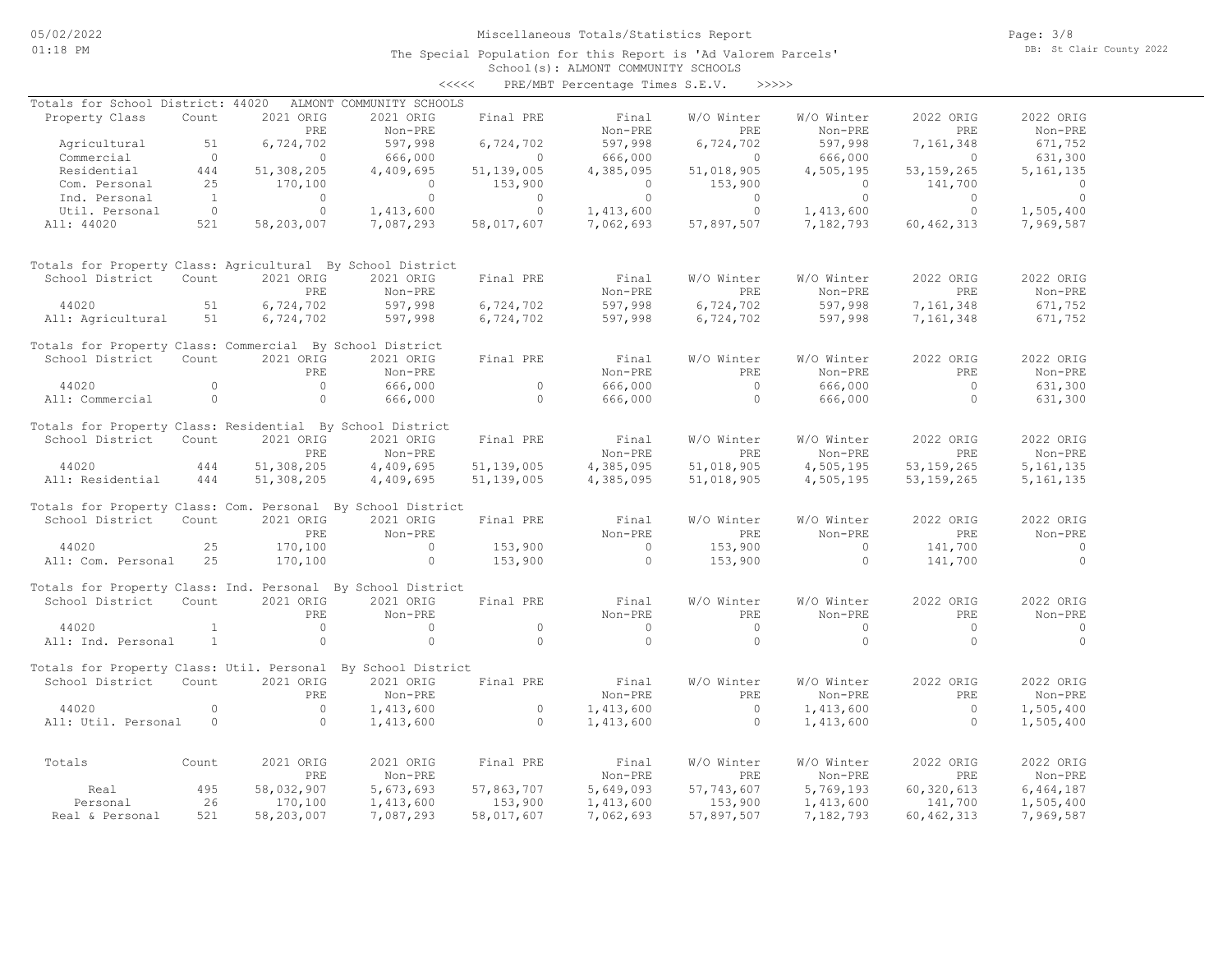# Miscellaneous Totals/Statistics Report

<<<<< PRE/MBT Percentage Times Taxable >>>>>

| Totals for School District: 44020                            |                |              | ALMONT COMMUNITY SCHOOLS |            |           |                |             |                |                |
|--------------------------------------------------------------|----------------|--------------|--------------------------|------------|-----------|----------------|-------------|----------------|----------------|
| Property Class                                               | Count          | 2021 ORIG    | 2021 ORIG                | Final PRE  | Final     | W/O Winter     | W/O Winter  | 2022 ORIG      | 2022 ORIG      |
|                                                              |                | PRE          | Non-PRE                  |            | Non-PRE   | PRE            | Non-PRE     | PRE            | Non-PRE        |
| Agricultural                                                 | 51             | 4,003,270    | 331,058                  | 4,003,270  | 331,058   | 4,003,270      | 331,058     | 4,163,904      | 412,008        |
| Commercial                                                   | $\bigcirc$     | $\Omega$     | 536,222                  | $\Omega$   | 536,222   | $\overline{0}$ | 536,222     | $\overline{0}$ | 605,819        |
| Residential                                                  | 444            | 34,940,058   | 2,814,250                | 34,829,869 | 2,804,861 | 34,749,839     | 2,884,891   | 36, 469, 767   | 3,504,355      |
| Com. Personal                                                | 25             | 170,100      | $\Omega$                 | 153,900    | $\Omega$  | 153,900        | $\Omega$    | 141,700        | $\overline{0}$ |
| Ind. Personal                                                | $\sim$ 1       | $\circ$      | $\circ$                  | $\bigcirc$ | $\Omega$  | $\bigcirc$     | $\bigcirc$  | $\overline{0}$ | $\overline{0}$ |
| Util. Personal                                               | $\overline{0}$ | $\circ$      | 1,413,600                | $\circ$    | 1,413,600 | $\circ$        | 1,413,600   | $\circ$        | 1,505,400      |
| All: 44020                                                   | 521            | 39, 113, 428 | 5,095,130                | 38,987,039 | 5,085,741 | 38,907,009     | 5, 165, 771 | 40,775,371     | 6,027,582      |
| Totals for Property Class: Agricultural By School District   |                |              |                          |            |           |                |             |                |                |
| School District                                              | Count          | 2021 ORIG    | 2021 ORIG                | Final PRE  | Final     | W/O Winter     | W/O Winter  | 2022 ORIG      | 2022 ORIG      |
|                                                              |                | PRE          | Non-PRE                  |            | Non-PRE   | PRE            | Non-PRE     | PRE            | Non-PRE        |
| 44020                                                        | 51             | 4,003,270    | 331,058                  | 4,003,270  | 331,058   | 4,003,270      | 331,058     | 4,163,904      | 412,008        |
| All: Agricultural                                            | 51             | 4,003,270    | 331,058                  | 4,003,270  | 331,058   | 4,003,270      | 331,058     | 4,163,904      | 412,008        |
| Totals for Property Class: Commercial By School District     |                |              |                          |            |           |                |             |                |                |
| School District                                              | Count          | 2021 ORIG    | 2021 ORIG                | Final PRE  | Final     | W/O Winter     | W/O Winter  | 2022 ORIG      | 2022 ORIG      |
|                                                              |                | PRE          | Non-PRE                  |            | Non-PRE   | <b>PRE</b>     | Non-PRE     | PRE            | Non-PRE        |
| 44020                                                        | $\Omega$       | $\Omega$     | 536,222                  | $\Omega$   | 536,222   | $\Omega$       | 536,222     | $\Omega$       | 605,819        |
| All: Commercial                                              | $\Omega$       | $\circ$      | 536,222                  | $\Omega$   | 536,222   | $\Omega$       | 536,222     | $\Omega$       | 605,819        |
| Totals for Property Class: Residential By School District    |                |              |                          |            |           |                |             |                |                |
| School District                                              | Count          | 2021 ORIG    | 2021 ORIG                | Final PRE  | Final     | W/O Winter     | W/O Winter  | 2022 ORIG      | 2022 ORIG      |
|                                                              |                | PRE          | Non-PRE                  |            | Non-PRE   | <b>PRE</b>     | Non-PRE     | PRE            | Non-PRE        |
| 44020                                                        | 444            | 34,940,058   | 2,814,250                | 34,829,869 | 2,804,861 | 34,749,839     | 2,884,891   | 36,469,767     | 3,504,355      |
| All: Residential                                             | 444            | 34,940,058   | 2,814,250                | 34,829,869 | 2,804,861 | 34,749,839     | 2,884,891   | 36, 469, 767   | 3,504,355      |
| Totals for Property Class: Com. Personal By School District  |                |              |                          |            |           |                |             |                |                |
| School District                                              | Count          | 2021 ORIG    | 2021 ORIG                | Final PRE  | Final     | W/O Winter     | W/O Winter  | 2022 ORIG      | 2022 ORIG      |
|                                                              |                | PRE          | Non-PRE                  |            | Non-PRE   | PRE            | Non-PRE     | PRE            | Non-PRE        |
| 44020                                                        | 25             | 170,100      | $\Omega$                 | 153,900    | $\sim$ 0  | 153,900        | $\Omega$    | 141,700        | $\overline{0}$ |
| All: Com. Personal                                           | 25             | 170,100      | $\circ$                  | 153,900    | $\circ$   | 153,900        | $\circ$     | 141,700        | $\Omega$       |
| Totals for Property Class: Ind. Personal By School District  |                |              |                          |            |           |                |             |                |                |
| School District                                              | Count          | 2021 ORIG    | 2021 ORIG                | Final PRE  | Final     | W/O Winter     | W/O Winter  | 2022 ORIG      | 2022 ORIG      |
|                                                              |                | PRE          | Non-PRE                  |            | Non-PRE   | PRE.           | Non-PRE     | <b>PRE</b>     | Non-PRE        |
| 44020                                                        | $\mathbf{1}$   | $\Omega$     | $\circ$                  | $\Omega$   | $\Omega$  | $\bigcirc$     | $\circ$     | $\bigcirc$     | $\circ$        |
| All: Ind. Personal                                           | $\mathbf{1}$   | $\circ$      | $\Omega$                 | $\Omega$   | $\Omega$  | $\Omega$       | $\Omega$    | $\Omega$       | $\Omega$       |
| Totals for Property Class: Util. Personal By School District |                |              |                          |            |           |                |             |                |                |
| School District                                              | Count          | 2021 ORIG    | 2021 ORIG                | Final PRE  | Final     | W/O Winter     | W/O Winter  | 2022 ORIG      | 2022 ORIG      |
|                                                              |                | PRE          | Non-PRE                  |            | Non-PRE   | PRE            | Non-PRE     | PRE            | Non-PRE        |
| 44020                                                        | $\circ$        | $\circ$      | 1,413,600                | $\circ$    | 1,413,600 | $\overline{0}$ | 1,413,600   | $\overline{0}$ | 1,505,400      |
| All: Util. Personal                                          | $\circ$        | $\circ$      | 1,413,600                | $\Omega$   | 1,413,600 | $\circ$        | 1,413,600   | $\Omega$       | 1,505,400      |
|                                                              |                |              |                          |            |           |                |             |                |                |
| Totals                                                       | Count          | 2021 ORIG    | 2021 ORIG                | Final PRE  | Final     | W/O Winter     | W/O Winter  | 2022 ORIG      | 2022 ORIG      |
|                                                              |                | PRE          | Non-PRE                  |            | Non-PRE   | <b>PRE</b>     | Non-PRE     | <b>PRE</b>     | Non-PRE        |
| Real                                                         | 495            | 38, 943, 328 | 3,681,530                | 38,833,139 | 3,672,141 | 38,753,109     | 3,752,171   | 40,633,671     | 4,522,182      |
| Personal                                                     | 26             | 170,100      | 1,413,600                | 153,900    | 1,413,600 | 153,900        | 1,413,600   | 141,700        | 1,505,400      |
| Real & Personal                                              | 521            | 39, 113, 428 | 5,095,130                | 38,987,039 | 5,085,741 | 38,907,009     | 5, 165, 771 | 40, 775, 371   | 6,027,582      |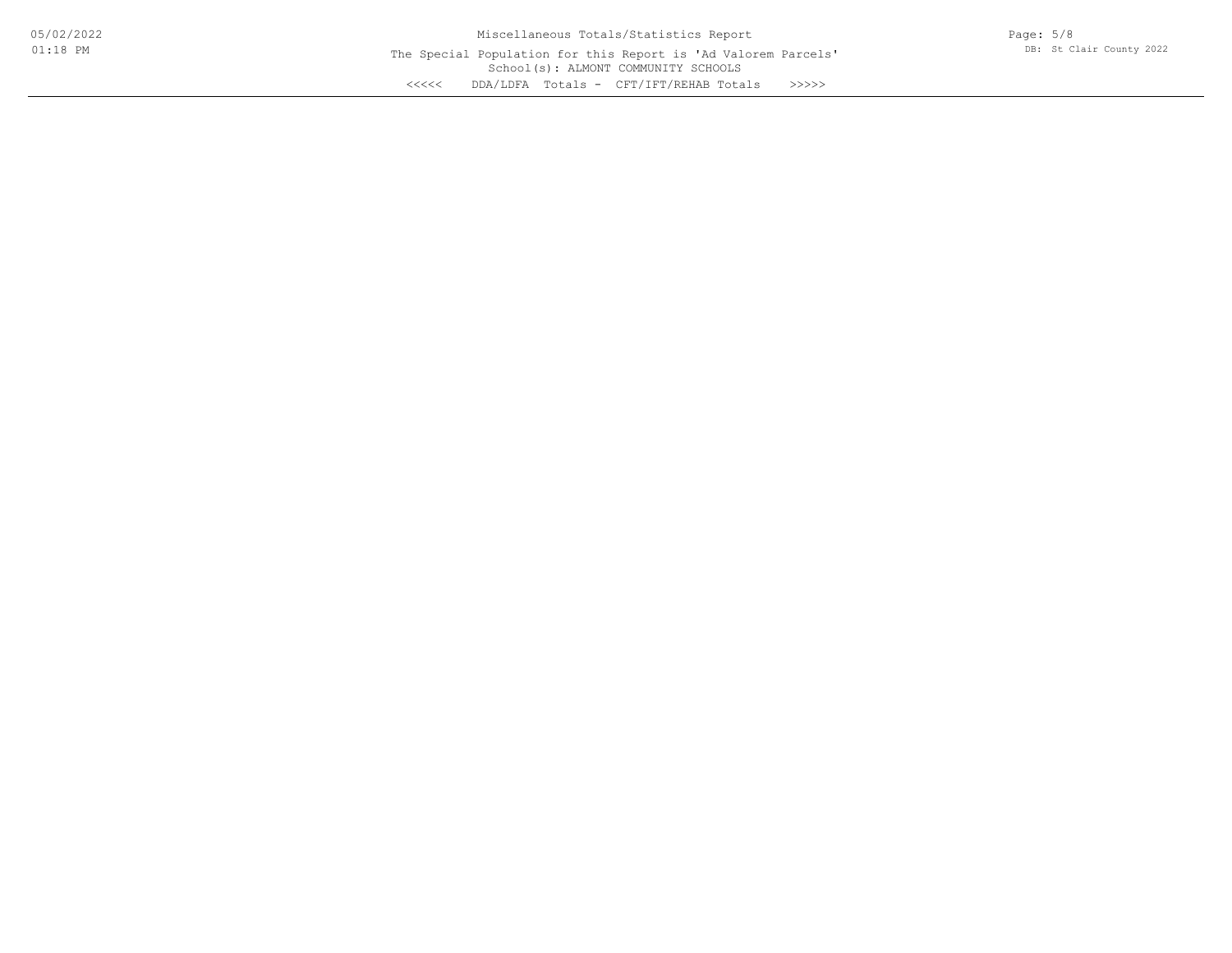#### School(s): ALMONT COMMUNITY SCHOOLS The Special Population for this Report is 'Ad Valorem Parcels'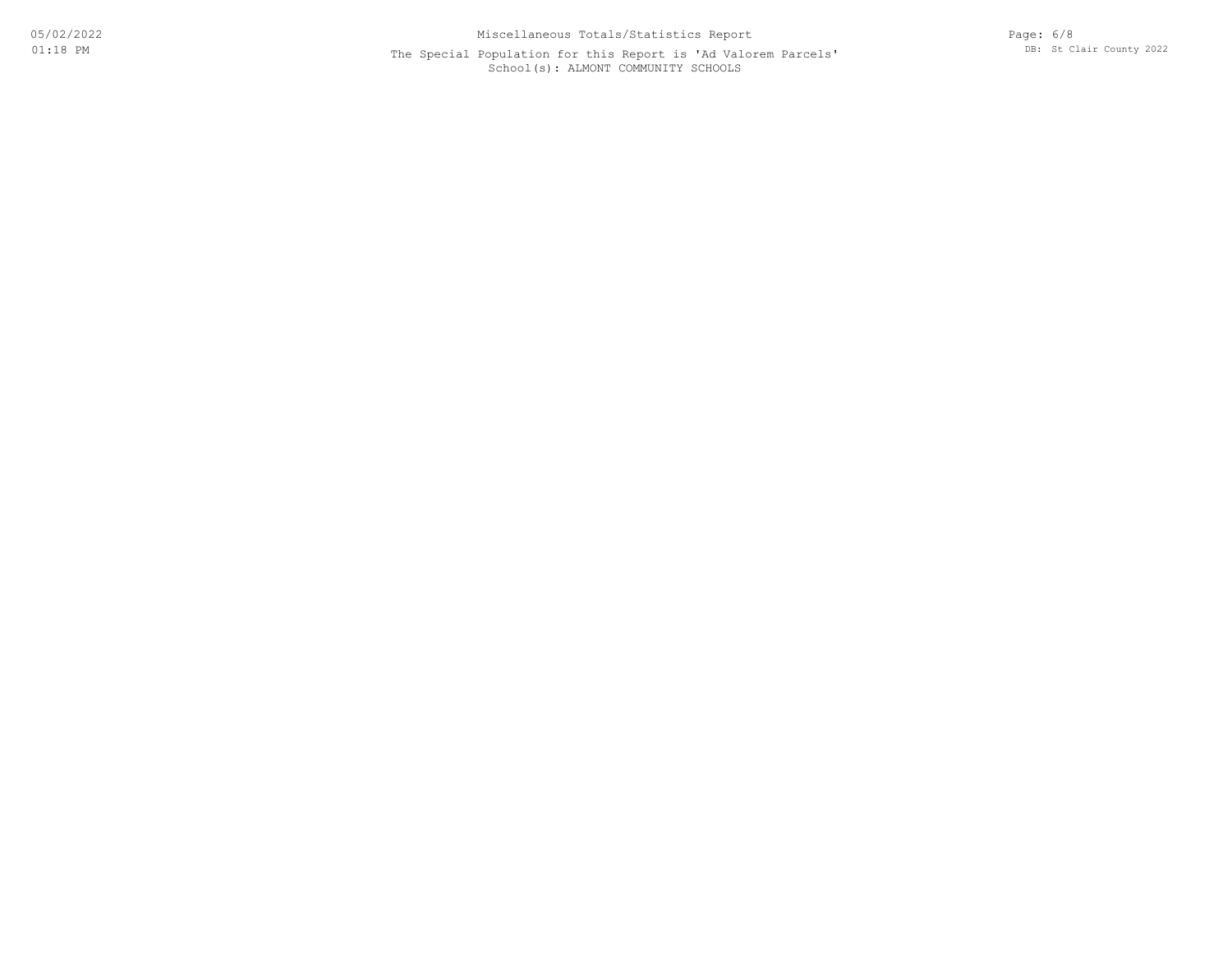## School(s): ALMONT COMMUNITY SCHOOLS The Special Population for this Report is 'Ad Valorem Parcels'

<<<<< Top 20 Statistics >>>>>

| ***** Top 20 S.E.V.s<br>*****        |                               |               |                                     |          |         |    |                                        |
|--------------------------------------|-------------------------------|---------------|-------------------------------------|----------|---------|----|----------------------------------------|
| 09-999-0008-000                      | DTE ELECTRIC COMP             |               |                                     |          |         | \$ | 1,122,500                              |
| $09 - 020 - 1001 - 010$              | S&B FARMS LLC                 |               |                                     |          |         | \$ | 458,300                                |
| 09-032-2002-000                      | HARMON ROBERT                 |               |                                     |          |         | \$ | 375,800                                |
| $09 - 034 - 1001 - 000$              | LAMPTON TRUST                 |               |                                     |          |         | \$ | 317,400                                |
| 09-999-0043-020                      |                               |               | INTERNATIONAL TRANSMISSION CO.      |          |         | \$ | 316,900                                |
| $09 - 031 - 3001 - 000$              | WILSON ROBERT                 |               |                                     |          |         | \$ | 316,300                                |
| 09-030-2001-001                      |                               |               | TESSMER THOMAS E 1/2 INT            |          |         | \$ | 301,300                                |
| 09-033-2008-302                      | RIES SCOTT/JENNIFER           |               |                                     |          |         | \$ | 300,900                                |
| 09-031-2001-000                      |                               |               | LEIGHTY DANIEL R, LEIGHTY MERIDETH  |          |         | \$ | 280,900                                |
| $09 - 030 - 3001 - 000$              |                               |               | GAIER FARMS AND GREENHOUSE INC      |          |         | \$ | 274,000                                |
| $09 - 022 - 4002 - 400$              | MOAN STANLEY/LINDA            |               |                                     |          |         | \$ | 259,800                                |
| $09 - 030 - 2003 - 400$              |                               |               | PYTLESKI MARK, PYTLESKI KIMBERLY    |          |         | \$ | 257,800                                |
| $09 - 018 - 3001 - 000$              | HOWE DONALD/GLORIA            |               |                                     |          |         | \$ | 256,300                                |
| $09 - 020 - 4003 - 000$              |                               |               | MESSINA SALVATORE F/KATALIN E       |          |         | \$ | 255,600                                |
| 09-021-3001-060                      |                               |               | LAUWERS MICHAEL, LAUWERS STACEY     |          |         | \$ | 255,400                                |
| 09-032-1006-700                      | LAESCH MARK/CALLA             |               |                                     |          |         | \$ | 251,700                                |
| $09 - 021 - 4002 - 000$              | GRYSPEERD CHARLES             |               |                                     |          |         | \$ | 249,600                                |
| 09-033-2003-510                      |                               |               | BREJNAK CHRISTOPHER M/LISA P        |          |         | \$ | 249,300                                |
| $09 - 020 - 3002 - 000$              |                               |               | BATTESTILLI REX J/TERRY L           |          |         | \$ | 245,300                                |
| $09 - 020 - 3002 - 500$              | GASIOROWSKI RYAN P            |               |                                     |          |         | Ŝ  | 243,900                                |
|                                      |                               |               |                                     |          |         |    |                                        |
| ***** Top 20 Taxable Values          | *****                         |               |                                     |          |         |    |                                        |
| 09-999-0008-000                      | DTE ELECTRIC COMP             |               |                                     |          |         | Ş  | 1,122,500                              |
| 09-999-0043-020                      |                               |               | INTERNATIONAL TRANSMISSION CO.      |          |         | \$ | 316,900                                |
| 09-031-2001-000                      |                               |               | LEIGHTY DANIEL R, LEIGHTY MERIDETH  |          |         | \$ | 276,947                                |
| 09-033-2008-302                      | RIES SCOTT/JENNIFER           |               |                                     |          |         | \$ | 257,313                                |
| $09 - 030 - 2001 - 001$              |                               |               | TESSMER THOMAS E 1/2 INT            |          |         | \$ | 255,822                                |
| 09-020-4003-000                      | MESSINA SALVATORE F/KATALIN E |               |                                     | \$<br>\$ | 224,145 |    |                                        |
| $09 - 034 - 1001 - 000$              |                               | LAMPTON TRUST |                                     |          |         |    | 222,597                                |
| 09-020-1001-010                      | S&B FARMS LLC                 |               |                                     |          |         | \$ | 216,914                                |
| 09-032-2002-000                      | HARMON ROBERT                 |               |                                     |          |         | \$ | 215,826                                |
| 09-021-3001-060                      |                               |               | LAUWERS MICHAEL, LAUWERS STACEY     |          |         | \$ | 213,797                                |
| 09-030-2003-550                      |                               |               | GRESKOWIAK PAUL/COLLEEN             |          |         | \$ | 210,703                                |
| $09 - 020 - 3002 - 000$              |                               |               | BATTESTILLI REX J/TERRY L           |          |         | \$ | 203,668                                |
| 09-030-2003-625                      |                               |               | URBANEK CLIFFORD J, URBANEK HEATHER |          |         | \$ | 202,625                                |
| 09-019-1001-100                      |                               |               | WOLFE IRWIN R IV/KRISTYN A          |          |         | \$ | 202,584                                |
| $09 - 034 - 1001 - 100$              |                               |               | KLOS ANDREW T JR/RYGWELSKI HANNAH G |          |         | \$ | 200,738                                |
| $09 - 032 - 4002 - 000$              |                               |               | PLATNER DAVID, PLATNER KATHRYN      |          |         | \$ | 197,900                                |
| 09-029-4007-000                      |                               |               | MAIORANA PAUL ANDREW/JULIE          |          |         | \$ | 195,753                                |
| 09-029-4001-230                      |                               |               | CUSUMANO EVAN, CUSUMANO LAUREN      |          |         | \$ | 192,100                                |
| 09-032-3003-130                      |                               |               | HOOGERHYDE ROBERT M/MARY E          |          |         | \$ | 189,968                                |
| $09 - 030 - 2003 - 500$              |                               |               | PUT DANIEL J, PUT LYNN C            |          |         | \$ | 186,869                                |
|                                      |                               |               |                                     |          |         |    |                                        |
| Top 20 Owners by Taxable Value ***** |                               |               |                                     |          |         |    |                                        |
| DTE ELECTRIC COMP                    |                               | has           |                                     |          |         |    | 1,122,500 Taxable Value in 1 Parcel(s) |
| INTERNATIONAL TRANSMISSION CO.       |                               | has           |                                     |          |         |    | 316,900 Taxable Value in 1 Parcel(s)   |
| LEIGHTY DANIEL R, LEIGHTY MERIDETH   |                               | has           |                                     |          |         |    | 276,947 Taxable Value in 1 Parcel(s)   |
| TRUST, FERGUSON<br>FERGUSON ALVIN D  |                               | has           |                                     |          |         |    | 258,208 Taxable Value in 2 Parcel(s)   |
| RIES SCOTT/JENNIFER                  |                               | has           |                                     |          |         |    | 257, 313 Taxable Value in 1 Parcel(s)  |
| TESSMER THOMAS E 1/2 INT             |                               | has           |                                     |          |         |    | 255,822 Taxable Value in 2 Parcel(s)   |
| MESSINA SALVATORE F/KATALIN E        |                               | has           |                                     |          |         |    | 224,145 Taxable Value in 1 Parcel(s)   |
| LAMPTON<br>TRUST                     |                               | has           |                                     |          |         |    | 222,597 Taxable Value in 1 Parcel(s)   |
| S&B FARMS LLC                        |                               | has           |                                     |          |         |    | 216,914 Taxable Value in 1 Parcel(s)   |
| HARMON ROBERT                        |                               | has           |                                     |          |         |    | 215,826 Taxable Value in 1 Parcel(s)   |
| LAUWERS MICHAEL, LAUWERS STACEY      |                               | has           |                                     |          |         |    | 213,797 Taxable Value in 1 Parcel(s)   |

GRESKOWIAK PAUL/COLLEEN has 210,703 Taxable Value in 1 Parcel(s) XIONG CHENG/XIONG DAVID/HER CHA MEE has 211,000 Taxable Value in 2 Parcel(s)